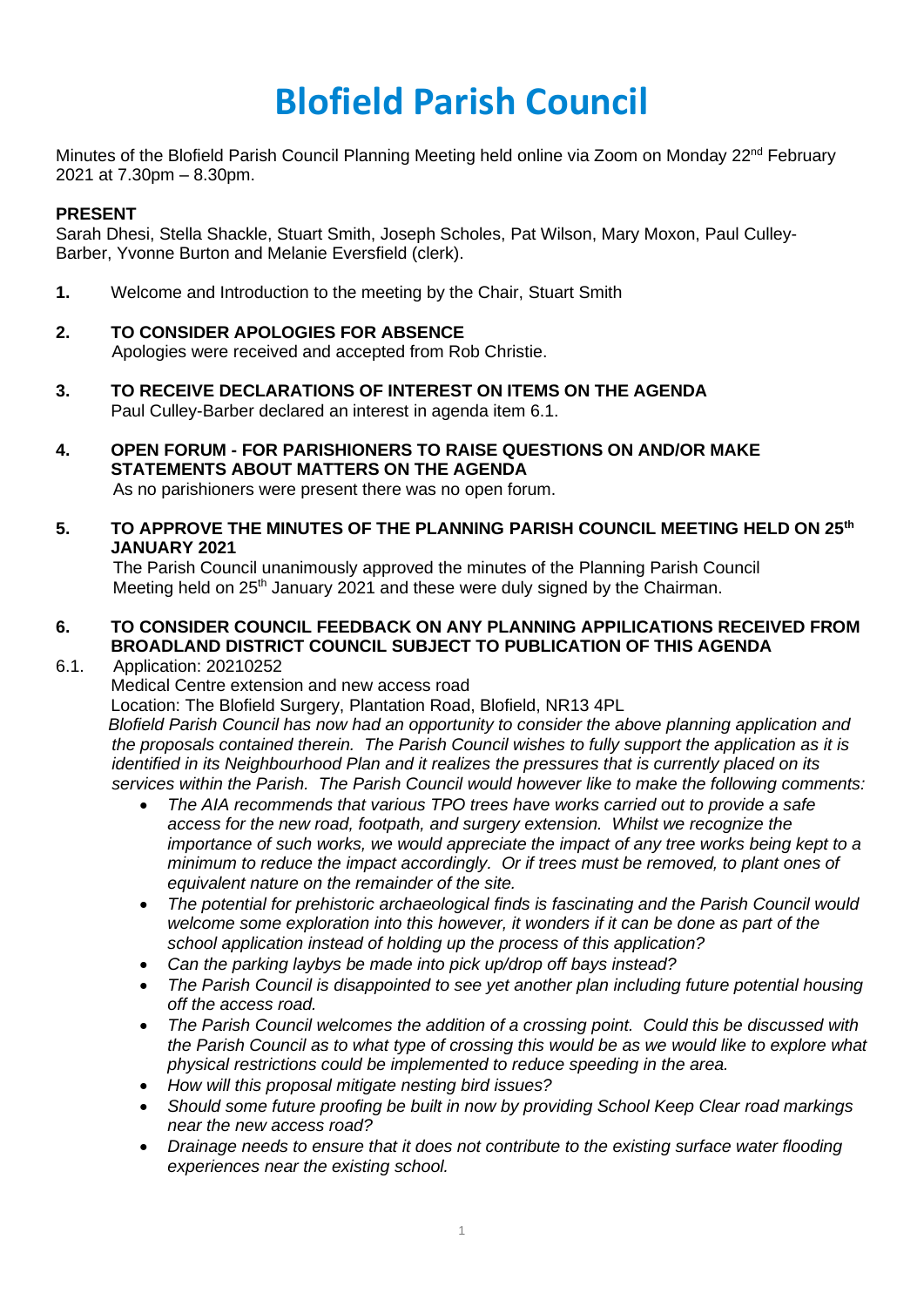# 6.2. Application: 20210223

Front and rear extensions. Raising height of the roof ridge to create first floor accommodation including front and rear dormers.

Location: Chez Moi, 14 Mill Road, Blofield, NR13 4QJ

*Blofield Parish Council has now had an opportunity to consider the above planning application and would like to make the following comments: -*

- *The proposal is to create effectively a 5-bedroom property by vastly increasing the ridge height of an existing bungalow. This would seem to be out of keeping with the immediate surrounding properties as they are all bungalows along Mill Road until number 18.*
- *How will the proposal mitigate any impact to trees in the front garden?*
- *Would HOU5 come into play? Is there sufficient parking spaces for a 5 bed dwelling (4 parking spaces)?*

## 6.3. Application: 20210186

Provision of solar panels to flat roof of main house. Provision of garage to front garden and associated works.

Location: 65 Yarmouth Road, Blofield, NR13 4LG

*Blofield Parish Council has now had an opportunity to consider the above planning application and although it has no objections it would like to know of the tree mitigation around the proposed garage?* 

## 6.4. Application 20210142

Sub-division of curtilage and erection of dwelling

Location: 8 St. Andrews Close, Blofield, NR13 4JX

*Blofield Parish Council has now had an opportunity to consider the above planning application and the proposals contained therein and would like to make the following comments: -*

- *There are concerns around the removal of hedging and trees to facilitate the new dwelling. Can plans be adjusted so that these new development site boundaries are soft as per ENV2 of the Neighbourhood Plan?*
- *Existing shared driveway access to Yarmouth Road is not adopted by NCC Highways as it is a private drive, which serves 8 dwellings. This is the maximum that can be permitted under a private driveway and so to permit more the applicant would have to make a section of the road up to an adoptable standard?*
- *The proposal is close to an area of flooding. The Kings Head in identified in ENV3 and so proposals would need to ensure that the dwelling does not contribute toward an increase in surface water flooding.*

*It was also agreed that the Clerk should make Clarion Housing aware of this planning application.* 

# 6.5. Application: 20210155

Variation of condition 2 following grant of planning permission 20190232 – house type substitution. Location: The Conifers, Orchard Close, Blofield, NR13 4SE

*Blofield Parish Council has now had an opportunity to consider the above planning application and the proposals contained therein and would like to make the following comments: -*

- *There is local concern around the height of the proposed carport as that may overshadow and create loss of light for the neighbouring properties at the rear of the proposal.*
- *There are also concerns around the perceived tree works that should have been done ahead of this proposal too – around the Eucalyptus tree and Leylandii hedging.*
- *A 3-bedroom dwelling ought to provide 3 car parking spaces as per NP HOU5. Therefore, should the carport be moved to be adjacent to the property to alleviate concerns of the immediate neighbours whilst providing sufficient parking spaces to comply with HOU5?*

#### 6.6. Application: 20210129

Extension to existing garage Location: 6 Library Close, Blofield, NR13 4SH *Blofield Parish Council has now had an opportunity to consider the above planning application and wishes to make no comment to the proposals contained therein. However, if any of the plans*